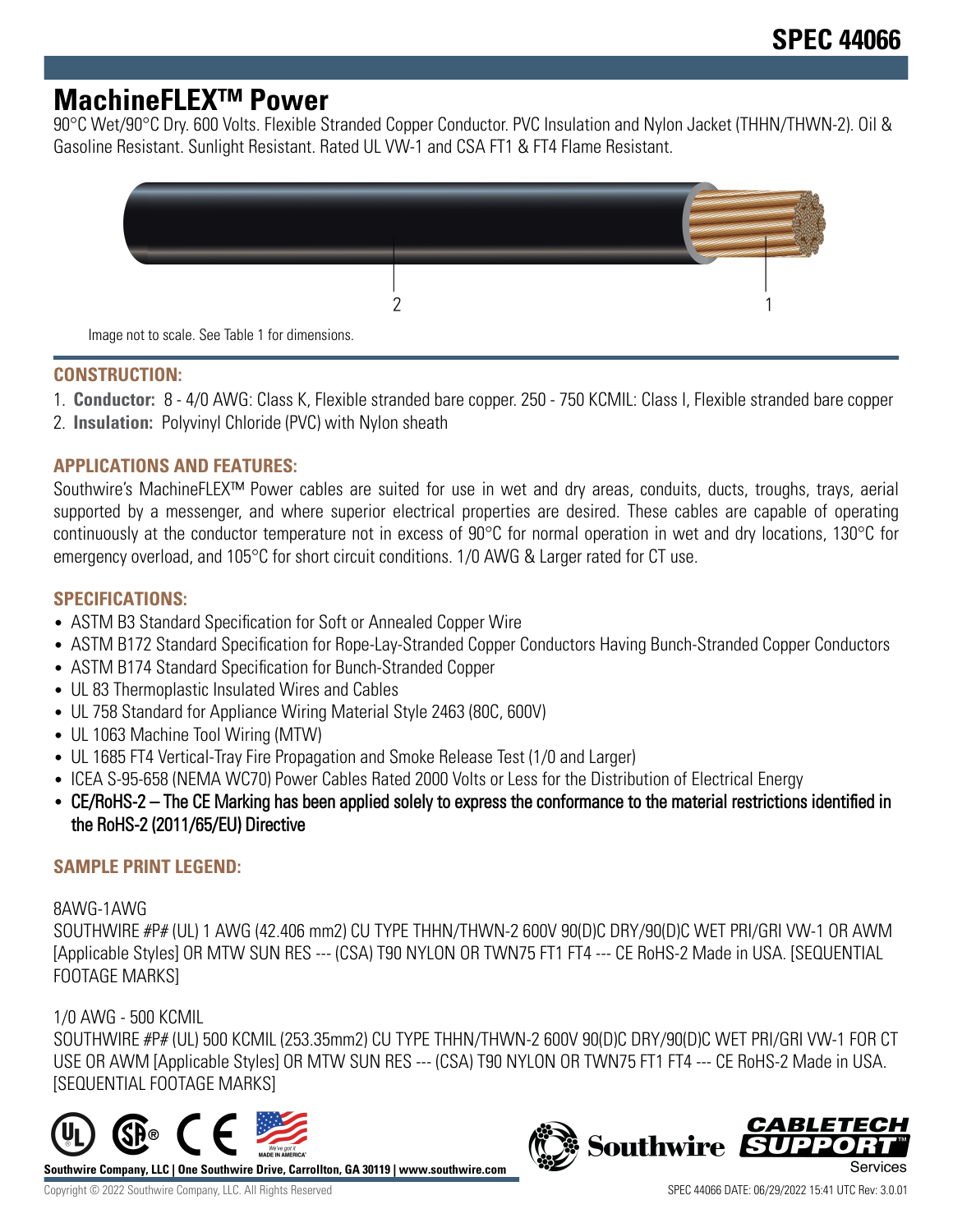# **Table 1 – Weights and Measurements**

| <b>Stock Number</b> | Cond. Size     | Diameter Over Conductor | Insul. Thickness | Approx. OD | Copper Weight | Approx. Weight |
|---------------------|----------------|-------------------------|------------------|------------|---------------|----------------|
|                     | AWG/Kcmil      | inch                    | mil              | inch       | lb/1000ft     | lb/1000ft      |
| <b>TBA</b>          | 8              | 0.158                   | 35               | 0.227      | 51            | 64             |
| TBA                 | 6              | 0.19                    | 35               | 0.26       | 81            | 97             |
| <b>TBA</b>          | 4              | 0.235                   | 46               | 0.332      | 129           | 157            |
| TBA                 | 3              | 0.270                   | 48               | 0.366      | 169           | 198            |
| <b>TBA</b>          | $\overline{2}$ | 0.298                   | 46               | 0.392      | 205           | 240            |
| TBA                 | 1              | 0.340                   | 57               | 0.454      | 258           | 310            |
| <b>TBA</b>          | 1/0            | 0.4                     | 57               | 0.514      | 326           | 377            |
| TBA                 | 2/0            | 0.43                    | 57               | 0.544      | 411           | 468            |
| <b>TBA</b>          | 3/0            | 0.49                    | 57               | 0.604      | 518           | 590            |
| TBA                 | 4/0            | 0.55                    | 58               | 0.664      | 653           | 747            |
| <b>TBA</b>          | 250            | 0.605                   | 68               | 0.741      | 772           | 853            |
| TBA                 | 300            | 0.655                   | 68               | 0.774      | 930           | 1023           |
| <b>TBA</b>          | 350            | 0.67                    | 68               | 0.806      | 1081          | 1157           |
| TBA                 | 500            | 0.858                   | 68               | 0.994      | 1544          | 1622           |
| <b>TBA</b>          | 600            | 0.963                   | 79               | 1.119      | 1853          | 2025           |
| TBA                 | 750            | 1.094                   | 79               | 1.252      | 2316          | 2571           |
| <b>TBA</b>          | 1000           | 1.190                   | 79               | 1.350      | 3088          | 3260           |

All dimensions are nominal and subject to normal manufacturing tolerances

◊ Cable marked with this symbol is a standard stock item

# **Table 2 – Electrical and Engineering Data**

| <b>Stock</b><br>Number | Cond.<br><b>Size</b> | Min<br>Bending<br>Radius | Max Pull<br>Tension | DC Resistance   AC Resistance<br>@ 25°C | @ 90°C           | Inductive<br>Reactance @<br>60Hz | Allowable<br>Ampacity At 60°<br>Ct | Allowable<br>Ampacity At 75°<br>Сt | Allowable<br>Ampacity At 90°<br>Ct |
|------------------------|----------------------|--------------------------|---------------------|-----------------------------------------|------------------|----------------------------------|------------------------------------|------------------------------------|------------------------------------|
|                        | AWG/<br>Kcmil        | inch                     | $\mathsf{lb}$       | $\Omega/1000$ ft                        | $\Omega/1000$ ft | $\Omega/1000$ ft                 | Amp                                | Amp                                | Amp                                |
| <b>TBA</b>             | 8                    | 0.91                     | 132                 | 0.652                                   | 0.815            | 0.03                             | 40                                 | 50                                 | 55                                 |
| <b>TBA</b>             | 6                    | 1.04                     | 210                 | 0.411                                   | 0.514            | 0.028                            | 55                                 | 65                                 | 75                                 |
| <b>TBA</b>             | 4                    | 1.33                     | 334                 | 0.258                                   | 0.323            | 0.029                            | 70                                 | 85                                 | 95                                 |
| <b>TBA</b>             | 3                    | 1.46                     | 421                 | 0.2226                                  | 0.295            | 0.029                            | 85                                 | 100                                | 115                                |
| <b>TBA</b>             | $\overline{2}$       | 1.65                     | 531                 | 0.162                                   | 0.203            | 0.028                            | 95                                 | 115                                | 130                                |
| TBA                    |                      | 1.82                     | 670                 | 0.129                                   | 0.161            | 0.028                            | 110                                | 130                                | 145                                |
| <b>TBA</b>             | 1/0                  | 2.06                     | 845                 | 0.102                                   | 0.128            | 0.028                            | 125                                | 150                                | 170                                |
| <b>TBA</b>             | 2/0                  | 2.18                     | 1065                | 0.081                                   | 0.102            | 0.027                            | 145                                | 175                                | 195                                |
| <b>TBA</b>             | 3/0                  | 2.42                     | 1342                | 0.064                                   | 0.081            | 0.027                            | 165                                | 200                                | 225                                |
| TBA                    | 4/0                  | 2.66                     | 1693                | 0.051                                   | 0.064            | 0.026                            | 195                                | 230                                | 260                                |
| <b>TBA</b>             | 250                  | 2.96                     | 2000                | 0.043                                   | 0.055            | 0.027                            | 215                                | 255                                | 290                                |
| <b>TBA</b>             | 300                  | 3.00                     | 2400                | 0.038                                   | 0.048            | 0.026                            | 240                                | 285                                | 320                                |
| <b>TBA</b>             | 350                  | 3.22                     | 2800                | 0.031                                   | 0.040            | 0.026                            | 260                                | 310                                | 350                                |
| TBA                    | 500                  | 3.98                     | 4000                | 0.022                                   | 0.029            | 0.026                            | 320                                | 380                                | 430                                |
| <b>TBA</b>             | 600                  | 5.6                      | 4800                | 0.018                                   | 0.024            | 0.025                            | 350                                | 420                                | 475                                |
| <b>TBA</b>             | 750                  | 6.26                     | 6000                | 0.014                                   | 0.020            | 0.026                            | 400                                | 475                                | 535                                |
| <b>TBA</b>             | 1000                 | 6.75                     | 8000                | 0.0117                                  | 0.0167           | 0.026                            | 455                                | 545                                | 615                                |







Copyright © 2022 Southwire Company, LLC. All Rights Reserved SPEC 44066 DATE: 06/29/2022 15:41 UTC Rev: 3.0.01